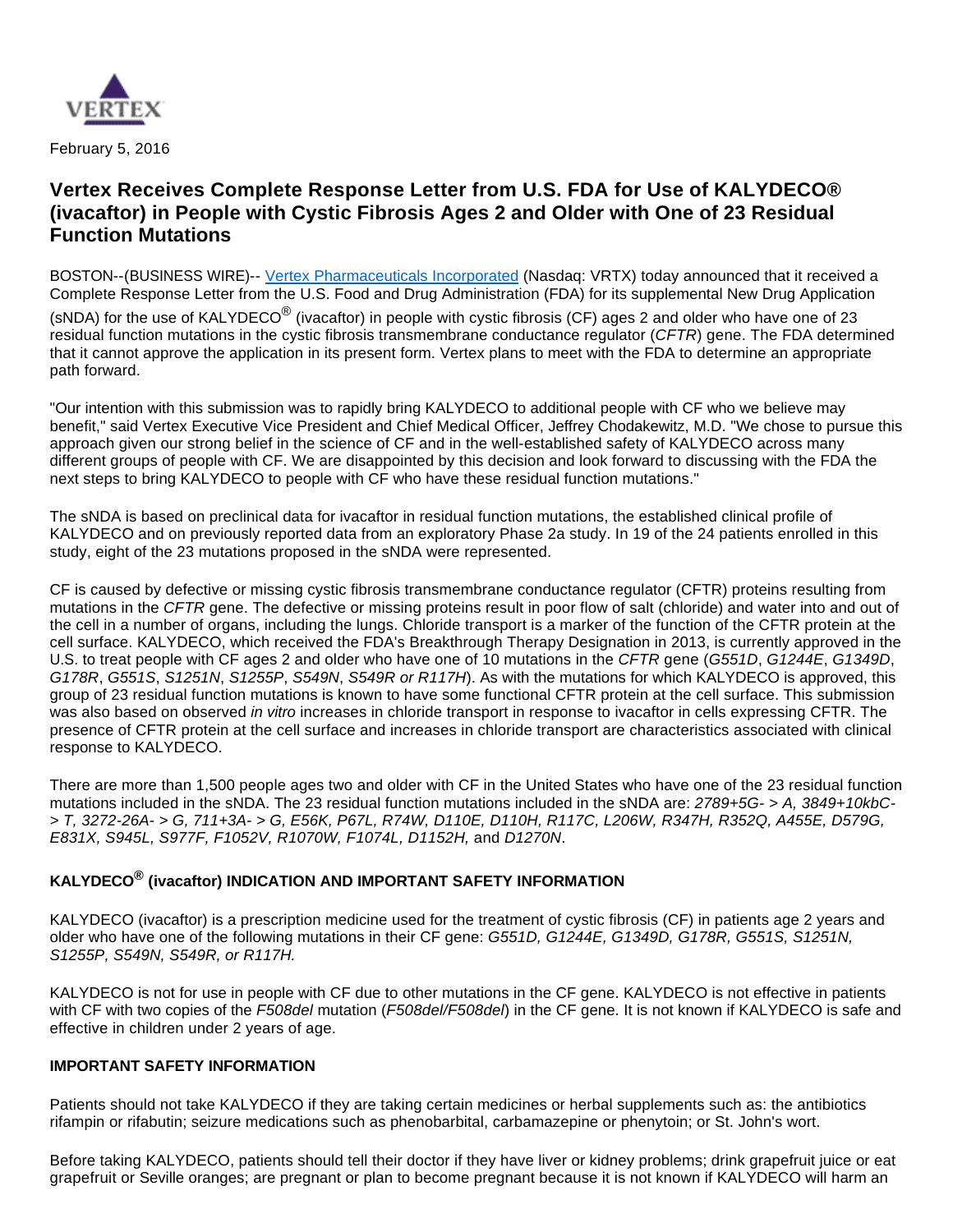unborn baby; and are breastfeeding or planning to breastfeed because is not known if KALYDECO passes into breast milk.

KALYDECO may affect the way other medicines work, and other medicines may affect how KALYDECO works. Therefore the dose of KALYDECO may need to be adjusted when taken with certain medications. A patient should especially tell their doctor if they take antifungal medications such as ketoconazole, itraconazole, posaconazole, voriconazole, or fluconazole; or antibiotics such as telithromycin, clarithromycin, or erythromycin.

KALYDECO can cause dizziness in some people who take it. Patients should not drive a car, use machinery, or do anything that needs them to be alert until they know how KALYDECO affects them. Patients should avoid food containing grapefruit or Seville oranges while taking KALYDECO.

KALYDECO can cause serious side effects. High liver enzymes in the blood have been reported in patients receiving KALYDECO. The patient's doctor will do blood tests to check their liver before starting KALYDECO, every 3 months during the first year of taking KALYDECO, and every year while taking KALYDECO. For patients who have had high liver enzymes in the past, the doctor may do blood tests to check the liver more often. Patients should call their doctor right away if they have any of the following symptoms of liver problems: pain or discomfort in the upper right stomach (abdominal) area; yellowing of their skin or the white part of their eyes; loss of appetite; nausea or vomiting; or dark, amber-colored urine.

Abnormality of the eye lens (cataract) has been noted in some children and adolescents receiving KALYDECO. The patient's doctor should perform eye examinations prior to and during treatment with KALYDECO to look for cataracts. The most common side effects include headache; upper respiratory tract infection (common cold), which includes sore throat, nasal or sinus congestion, and runny nose; stomach (abdominal) pain; diarrhea; rash; nausea; and dizziness.

Please click [here](http://cts.businesswire.com/ct/CT?id=smartlink&url=http%3A%2F%2Fpi.vrtx.com%2Ffiles%2Fuspi_ivacaftor.pdf&esheet=51273926&newsitemid=20160205005336&lan=en-US&anchor=here&index=2&md5=1d277f7f685fcb108d254dcee1e341c8) to see the full Prescribing Information for KALYDECO (ivacaftor).

# **About KALYDECO® (ivacaftor)**

KALYDECO (ivacaftor) is the first medicine to treat the underlying cause of CF in people with specific mutations in the cystic fibrosis transmembrane conductance regulator (CFTR) gene. Known as a CFTR potentiator, KALYDECO is an oral medicine designed to keep CFTR proteins at the cell surface open longer to improve the transport of salt and water across the cell membrane, which helps hydrate and clear mucus from the airways.

KALYDECO is approved in the U.S., Europe, Canada, Australia and New Zealand to treat people with CF who have specific genetic mutations in the CFTR gene.

Vertex retains worldwide rights to develop and commercialize KALYDECO.

### **About Cystic Fibrosis**

Cystic fibrosis is a rare, life-threatening genetic disease affecting approximately 75,000 people in North America, Europe and Australia.

CF is caused by a defective or missing CFTR protein resulting from mutations in the CFTR gene. Children must inherit two defective CFTR genes — one from each parent — to have CF. There are approximately 2,000 known mutations in the CFTR gene. Some of these mutations, which can be determined by a genetic test, lead to CF by creating defective or too few CFTR proteins at the cell surface. The defective or missing CFTR protein results in poor flow of salt and water into or out of the cell in a number of organs, including the lungs. This leads to the buildup of abnormally thick, sticky mucus that can cause chronic lung infections and progressive lung damage in many patients that eventually leads to death. The median predicted age of survival for a person born today with CF is 41 years, but the median age of death is 27 years.

### **Collaborative History with Cystic Fibrosis Foundation Therapeutics, Inc. (CFFT)**

Vertex initiated its CF research program in 1998 as part of a collaboration with CFFT, the nonprofit drug discovery and development affiliate of the Cystic Fibrosis Foundation. KALYDECO and ORKAMBI<sup>®</sup> (lumacaftor/ivacaftor) were discovered by Vertex as part of this collaboration.

### **About Vertex**

Vertex is a global biotechnology company that aims to discover, develop and commercialize innovative medicines so people with serious diseases can lead better lives. In addition to our clinical development programs focused on cystic fibrosis, Vertex has more than a dozen ongoing research programs aimed at other serious and life-threatening diseases.